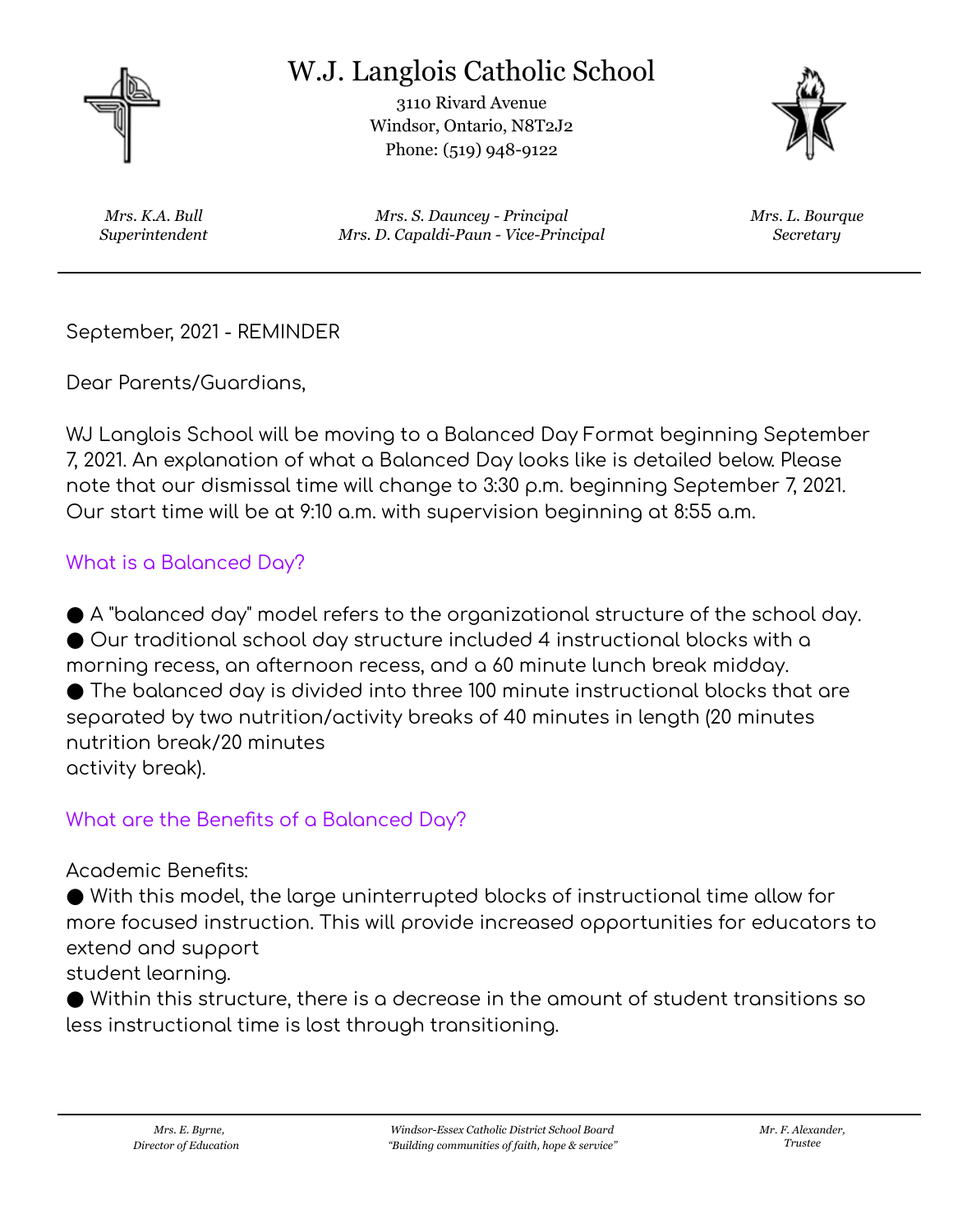Nutritional Benefits:

● This structure allows for improved student nutrition with two scheduled 20 minute nutrition breaks throughout the school day.

● Snack time will no longer need to take place during instructional time.

### Programming Benefits:

● The three 100 minute instructional blocks allow flexibility in scheduling 100 minutes of uninterrupted literacy and 60 minute of uninterrupted numeracy blocks.

 $\bullet$  This model eliminates the 60 minute lunch hour, which can be too long of an unstructured time for some students, and replaces it with two 40 minute breaks including a 20 minute nutrition break and a 20 minute activity break.

● This model allows for flexibility to rotate the nutrition and activity breaks of certain divisions, so as to decrease the number of students outside at one time and allow for maximum use of playground space.

| Time                  | <b>WJL Schedule 2021/2022</b>                                            |
|-----------------------|--------------------------------------------------------------------------|
| $8:55-9:10$ a.m.      | Open Entry (students enter the school<br>and prepare for the day)        |
| $9:10$ a.m.           | Morning Bell                                                             |
| 9:10-10:50 a.m.       | 100 Minutes of Instructional Time                                        |
| 10:50-11:30 a.m.      | 20 Minute Nutrition Break (Indoor)<br>20 Minute Activity Break (Outdoor) |
| 11:30-1:10 $\rho$ .m. | 100 Minutes of Instructional Time                                        |
| 1:10-1:50 $\rho$ .m.  | 20 Minute Nutrition Break (Indoor)<br>20 Minute Activity Break (Outdoor) |
| $1:50-3:30$ p.m.      | 100 Minutes of Instructional Time                                        |
| $3:30$ p.m.           | <b>Dismissal Bell</b>                                                    |

## WJL Balanced Day 2021/2022